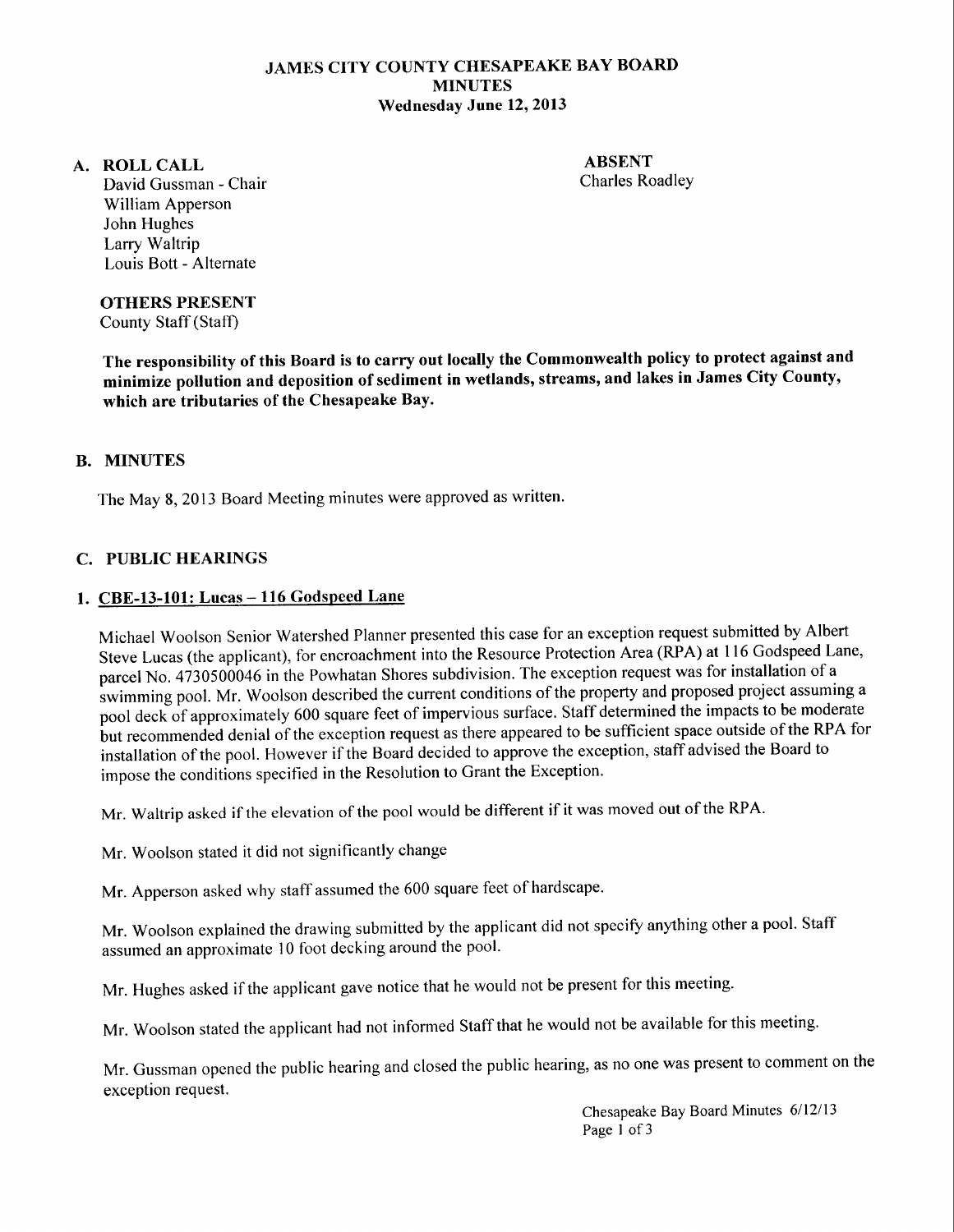Mr. Batt stated he would have liked to see a mitigation plan submitted with the application.

Mr. Apperson and Mr. Gussman both agreed with Staff that there was room to install a pool outside of the RPA.

Mr. Bott mentioned that the Staff Report indicated the applicant wished to make future additions to his primary residence.

Mr. Woolson stated that was correct however, no location or information about proposed additions was provided.

Mr. Gussman made a motion to adopt the resolution to deny the exception for Chesapeake Bay Board case CBE-13-101 at 116 Godspeed Lane, Parcel No 4730500046.

Mr. Woolson suggested the public hearing be re-opened as the applicant had just arrived, and wished to address the Board.

- Mr. Gussman re-opened the public hearing.
- A. Mr. Lucas, the applicant apologized for being late. He advised the Board that he was currently working with a contractor to add a two story addition to the back of the house and indicated on the displayed diagram, where it would be located. He also stated that the pool would not have to encroach as far into the RPA at originally requested and it might be only 6 feet. He also stated there were other pools in the neighborhood.

Mr. Bott asked if there was a possibility to move the pool entirely out of the RPA.

A. Mr. Lucas stated it would depend on the final location of the house expansion.

Mr. Hughes asked if the addition and pool would be done at the same time.

Mr. Apperson asked if the 6 feet of encroachment would be for the pool itself or the hardscape around the pool.

A. Mr. Lucas stated only the concrete around the pool would encroach into the RPA and the plan was to install the pool with the addition hopefully before the end of this summer.

Mr. Hughes stated the problem was the plan before the Board was no longer what was being proposed and perhaps a deferral should be requested to get the plan updated for the Board to consider.

A. Mr. Lucas requested a deferral for one month to revise the plan for the pool.

The Board advised Mr. Lucas to consider pervious pavers in the area around the pool, show the proposed addition to the house and its proximity to the pool, include all existing and proposed walkways and accessory structures, and work with Staff to include a mitigation planting plan with the revised submission.

Mr. Gussman withdrew his motion to deny the exception.

Mr. Gussman then made a motion to defer the Board's decision and continue the public hearing to July 10,2013.

The motion was approved by 5-0 vote.

## **D. BOARD CONSIDERATIONS- None**

Chesapeake Bay Board Minutes 6/12/13 Page 2 of 3